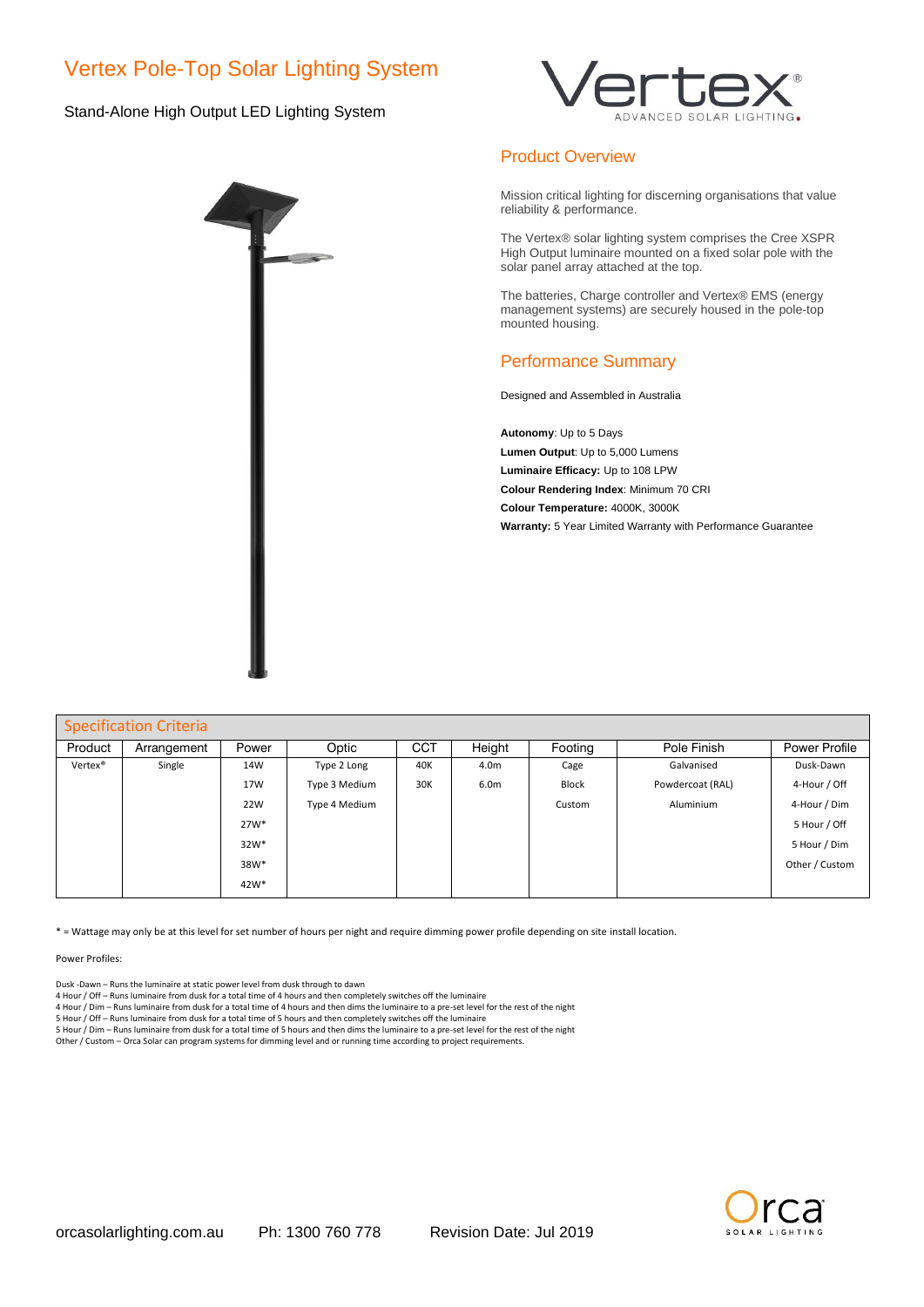# Vertex Pole-Top Solar Lighting System

## Stand-Alone High Output LED Lighting System

| Recommended XSPR Lumen Maintenance Factors (LMF) |           |            |            |            |             |
|--------------------------------------------------|-----------|------------|------------|------------|-------------|
| Ambient                                          | Init. LMF | 25k hr (2) | 50k hr (2) | 75k hr (3) | 100k hr (3) |
| $15^{\circ}$ C                                   | 1.02      | 0.95       | 0.89       | 0.83       | 0.77        |
| $20^{\circ}$ C                                   | 1.01      | 0.94       | 0.88       | 0.82       | 0.76        |
| $25^{\circ}$ C                                   | 1.00      | 0.93       | 0.87       | 0.81       | 0.75        |

1 Lumen maintenance values at 4000K and 25˚C (77˚F) are calculated per TM-21 based on LM-80 data and in-situ luminaire testing

2 In accordance with IESNA TM-21-11, Projected Values represent interpolated value based on time durations that are within six times (6X) the IESNA LM-80-08 total test duration (in hours) for the device under testing ((DUT) i.e. the packaged LED chip)

3 In accordance with IESNA TM-21-11, Calculated Values represent time durations that exceed six times (6X) the IESNA LM-80-08 total test duration (in hours) for the device under testing ((DUT) i.e. the packaged LED chip)

# CREE <sup>→</sup> XSPR High Output

• Die cast aluminium housing w/UV stabilized polymeric door for long weathering and reliability

• Tool-less entry, mounts on 60mm O.D. horizontal tenon (minimum 200mm in length)

• Adjustable +/- 5˚ to allow for tilt or levelling, secures with two mounting bolts

• Exclusive Colourfast DeltaGuard® finish features an E-Coat epoxy primer with an ultra-durable silver powder topcoat, providing excellent resistance to corrosion, ultraviolet degradation and abrasion

## **2LG Type II Long Distribution**

| Input      | 4000K           |
|------------|-----------------|
| Power      | Initial Lumens* |
| 17W        | 2,109           |
| <b>22W</b> | 2,836           |
| <b>27W</b> | 3,565           |
| 32W        | 4.243           |
| 38W        | 4,818           |
| 42W        | 5,346           |

Initial delivered lumens at 25˚C (77˚F). Actual production yield may vary between -10 and +10% of initial delivered lumens

### **Type III Medium Distribution**

| Input | 4000K           |
|-------|-----------------|
| Power | Initial Lumens* |
| 17W   | 2,080           |
| 22W   | 2,797           |
| 27W   | 3,516           |
| 32W   | 4.184           |
| 38W   | 4,751           |
| 42W   | 5,272           |

Initial delivered lumens at 25˚C (77˚F). Actual production yield may vary between -10 and +10% of initial delivered lumens

# **4ME Type IV Medium Distribution**

| Input | 4000K           |
|-------|-----------------|
| Power | Initial Lumens* |
| 17W   | 2,108           |
| 22W   | 2,834           |
| 27W   | 3,563           |
| 32W   | 4,241           |
| 38W   | 4,815           |
| 42W   | 5,343           |

Initial delivered lumens at 25˚C (77˚F). Actual production yield may vary between -10 and +10% of initial delivered lumens





Test Report #: PL09479-001

# **3ME**



#### Test Report #: PL10063-004



Test Report #: PL10063-003



XSPRCHT2LGA40K Mounting Height: 6m



**XSPRCHT3MFA40K Mounting Height: 6m** 



XSPRCHT4MEA40K Mounting Height: 6m